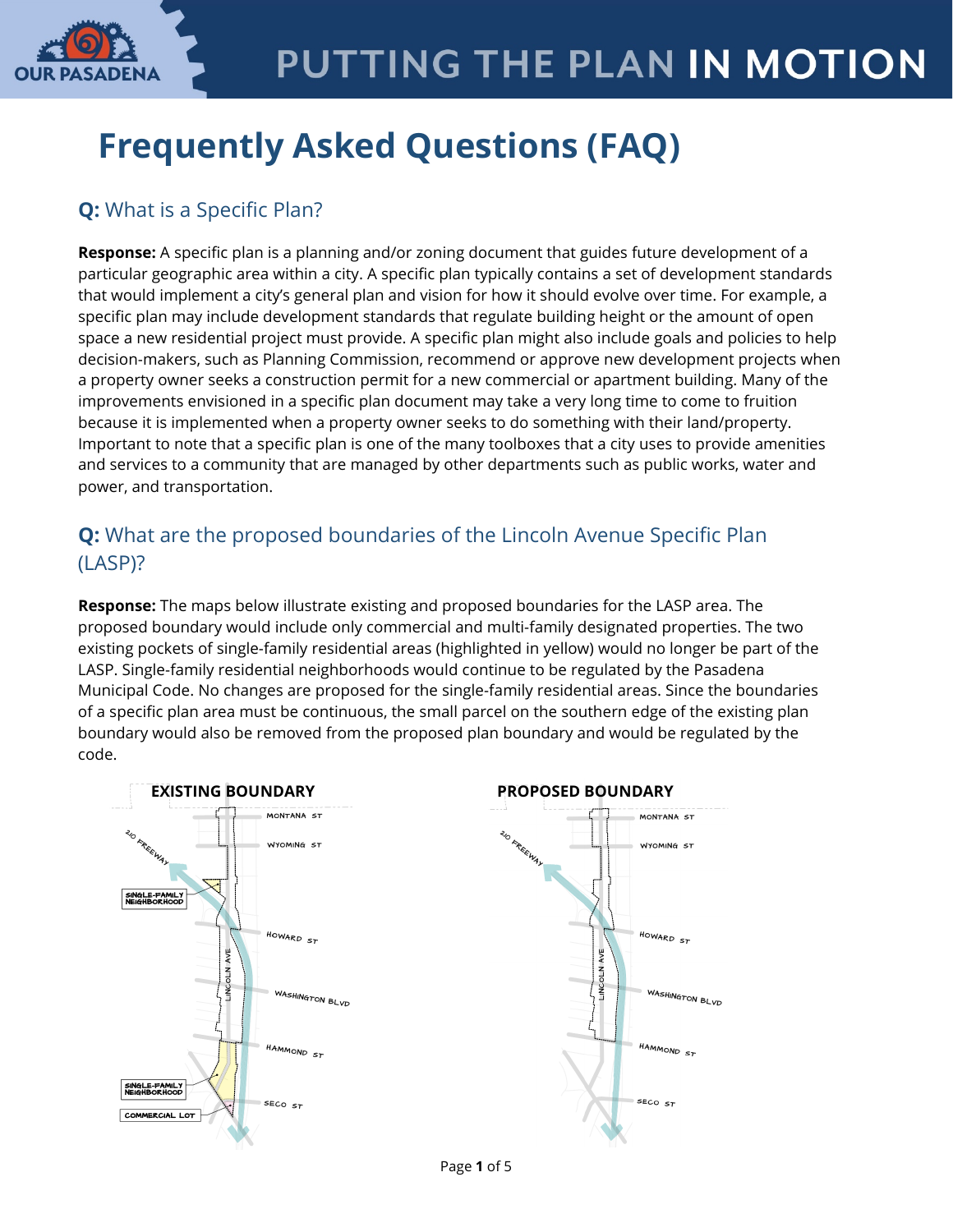

### **Q:** What are the current building height limits compared to the height limits being considered for the LASP?

**Response:** Maximum building height requirements being considered in the LASP vary by zoning districts. The following table compares maximum building heights currently allowed by the Zoning Code with height limits being considered for the Specific Plan. Generally, height limits are being retained in the plan area. Only two zoning districts, LASP-MU-48 and LASP-CF, are proposing an increase from 36 feet to 39 feet to enable projects to meet the 15-foot ground floor requirement. *(The 39-foot height maximum assumes a 15-foot ground floor, and two 12-foot tall upper stories.)*

| Proposed<br><b>Zoning</b><br><b>Districts</b> | <b>Draft Regulations</b> |             |            | <b>Existing Zoning Regulation</b>                          |       |            |
|-----------------------------------------------|--------------------------|-------------|------------|------------------------------------------------------------|-------|------------|
|                                               | Height<br>Maximum        | Du/Ac       | <b>FAR</b> | Height Maximum                                             | Du/Ac | <b>FAR</b> |
| General<br>Commercial<br>$(LASP\text{-}CG)$   | 36 feet                  | $\mathbf 0$ | 1.0        | 36 feet<br>(2 stories max)                                 | 0     | 0.8        |
| Residential<br>$(LASP-RM-16)$                 | 36 feet                  | 16          | N/A        | 36 feet<br>(2 stories max)                                 | 16    | N/A        |
| Limited<br>Commercial<br>(LASP-CL)            | 36 feet                  | $\Omega$    | 1.0        | 36 feet<br>(2 or 3 stories if 3rd<br>story is residential) | 16    | 0.7        |
| Mixed Use<br>(LASP-MU-48)                     | 39 feet                  | 48          | 1.50       | 36 feet<br>(2 or 3 stories if 3rd<br>story is residential) | 16    | 0.7        |
| Flex Commercial<br>(LASP-CF)                  | 39 feet                  | $\Omega$    | 1.0        | 36 feet<br>(2 stories max)                                 | 0     | 1.0        |
| Residential<br>(LASP-RM-16)                   | 36 feet                  | 16          | N/A        | 36 feet<br>(2 stories max)                                 | 16    | N/A        |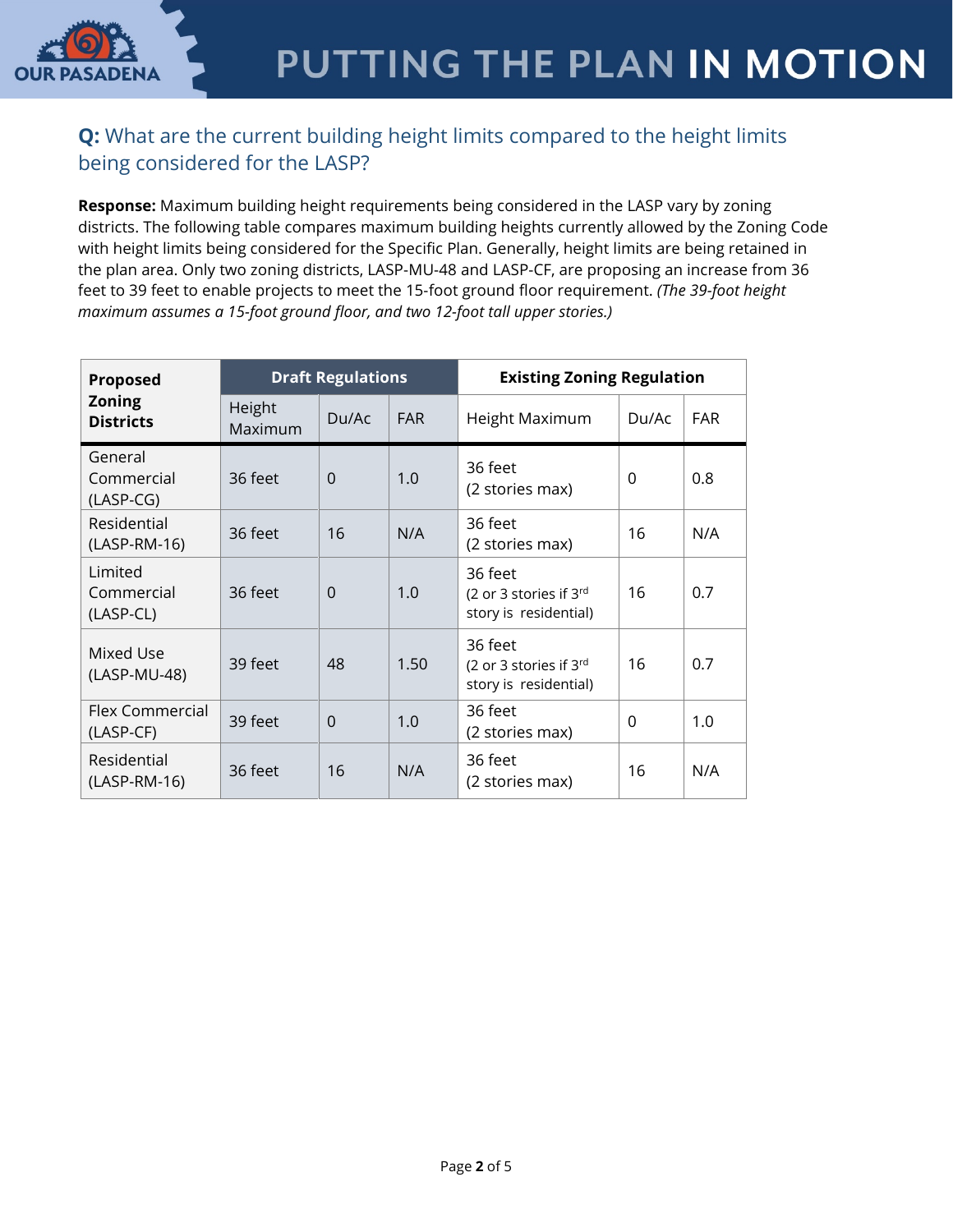

### **Q:** What are the front setback requirements being considered for new development?

**Response:** The intent of front setback requirements is to provide wider sidewalks and set back the building to allow for public realm frontage amenities, like street trees and landscaping. There are two requirements that determine how far the building is set back from the street: Minimum Sidewalk Widths and Street Setbacks (see maps below). Depending on the existing sidewalk width, new development would need to locate the building a few extra feet back from the Parcel Line to satisfy the Minimum Sidewalk Width requirements, which is a new standard for future development. New development would also need to locate a percentage of the building within the Street Setback Range requirement. The intent is to provide wider sidewalks and set back the building to allow for public realm frontage amenities, like street trees and landscaping.



### **MINIMUM SIDEWALK WIDTHS STREET SETBACKS**

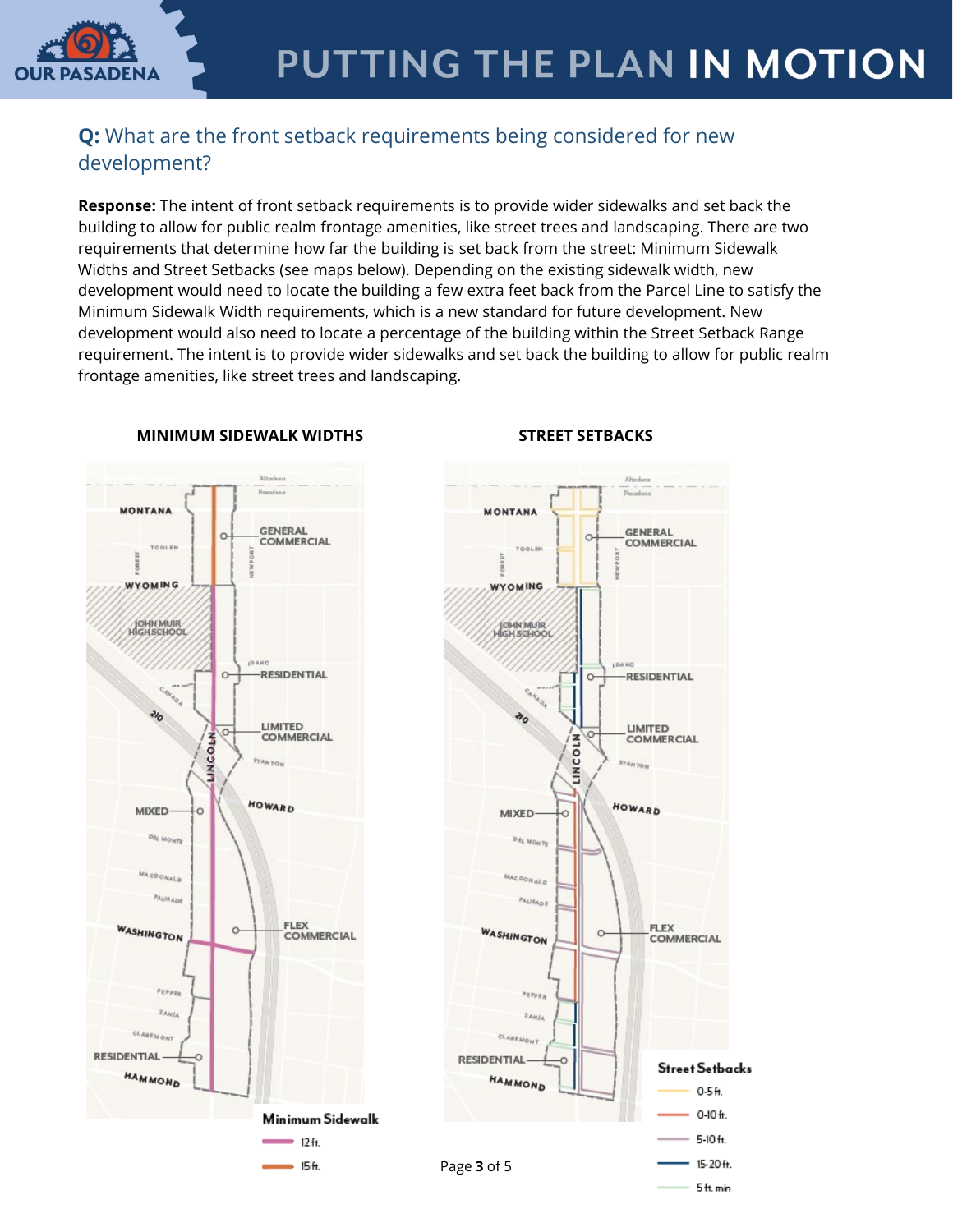

### **Q:** Please provide an overview of the program's outreach efforts?

**Response:** The LASP update is part of a larger effort to update all eight Specific Plans in the City. The Our Pasadena program launched in early 2018 and several events have been held to engage the community. In addition to the events listed below, the Our Pasadena team has been proactive in building partnerships with the Pasadena Youth Ambassadors, John Muir High School, youth organizations such as Outward Bound Adventures, Pasadena Education Network through the Pasadena Unified School District, local newspapers and businesses. Notifications are also included in Pasadena's In Focus flyer that goes out to every household in the City. We are currently in the third round of workshops and postcards were mailed out to every owner and occupant living within 500 feet of the Specific Plan boundary.

Below is a list of past engagement events. Click on each event to view workshop summaries and materials.

- **[Community Open Houses](https://www.ourpasadena.org/march-open-houses) (March 2018)**
- [Round 1 Workshop](https://www.ourpasadena.org/Lincoln-Round1-Materials) (June 14, 2018)
- [Virtual Community Walking Tour](https://www.ourpasadena.org/Lincoln-Walking-Tour-Summary) (February 2, 2019)
- [Round 2 Workshops](https://www.ourpasadena.org/Lincoln-Round-2-Materials) (February 28, 2019)
- [Youth Engagement](https://www.ourpasadena.org/student-engagement)
	- o Our Pasadena- Student Summit
	- o Youth Educational Workshops

In addition, to encourage public participation of all groups, materials on the LASP have been provided in Spanish and a translator was available during the workshop webinar to reflect the demographics in Northwest Pasadena.

### **Q:** How is the LASP document planning for a more equitable future?

**Response:** As part of this process to update the existing LASP, there are opportunities to advance an affirmative vision for equitable community growth, one that is more inclusive and diverse, where all residents have a voice in decision-making. One of the primary objectives of this update process is to ensure that proposed policies and regulations will serve and benefit all residents of a community in ways that reduce or eliminate inequity.

The draft LASP centers around four key "good planning" principles:

- Growth and preservation of affordable housing
- Inclusive economic development that supports workers and businesses,
- Community health and environmental justice, and
- Livable, publicly accessible, walkable public areas.

For example, the LASP encourages new housing opportunities that include affordable housing that promote and sustain mixed-income communities, a more inclusive growth. The LASP also includes policies and development standards that commit resources to improving and maintaining sidewalk areas and open spaces. It would require new developments of a certain size to provide a minimum amount of publicly-accessible open space for use by the general public, such as a plaza, that would be